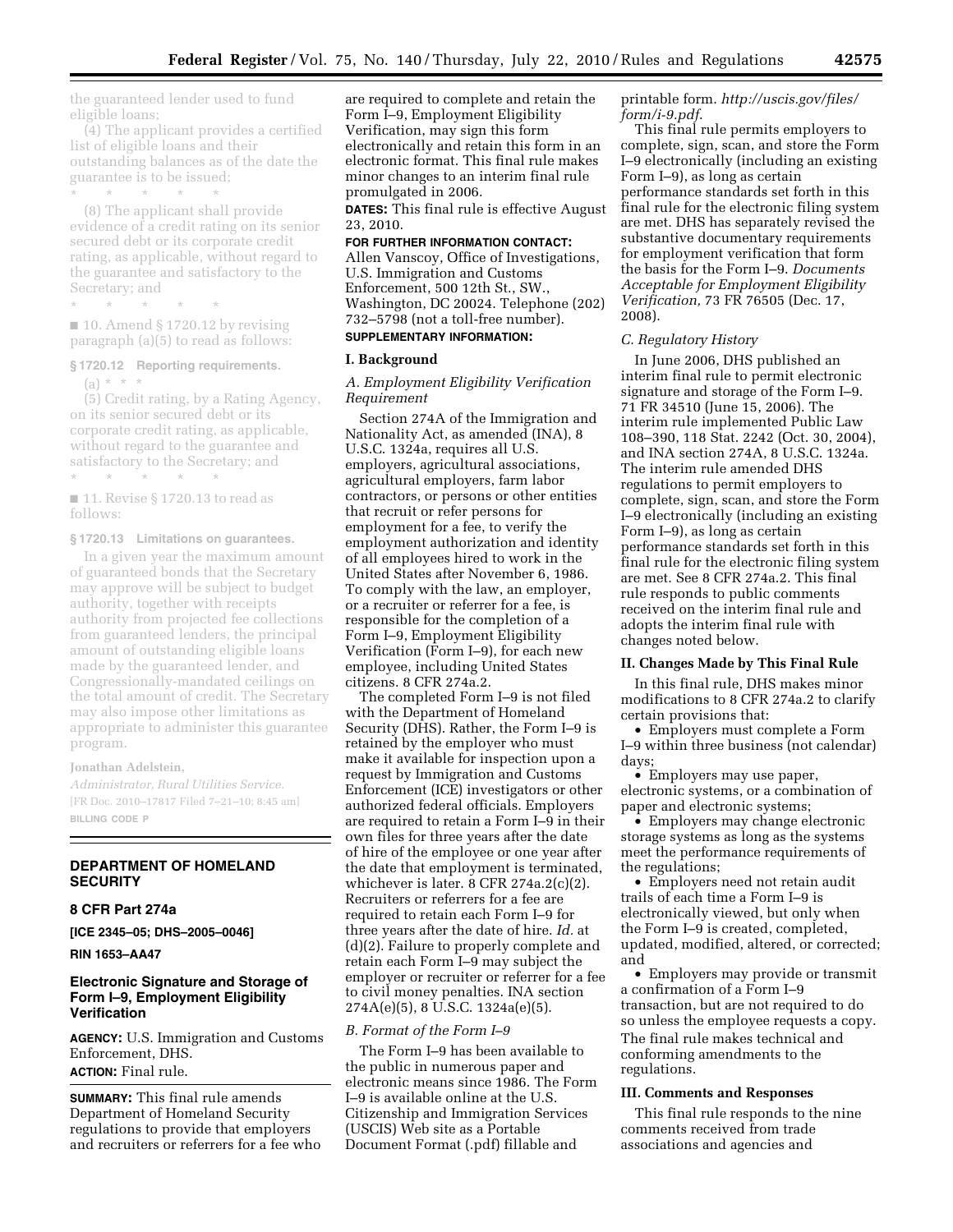organizations involved in human resource management and modifies the interim final rule as explained above. DHS has carefully considered the views expressed and, to the extent practical and appropriate, incorporated those suggestions in the final regulation. The interim final rule merely provided an additional option for employers to sign and store the Form I–9 and supporting documents electronically rather than by retaining paper, microfilm or microfiche copies of the Form I–9. This final rule makes modest adjustments to the interim final rule.

## *A. Time To Complete Form I–9*

Several commenters expressed concern regarding the timeframes involved in completing the Form I–9. A commenter questioned the meaning of the term "at the time of hire." The commenters were concerned with the language that required the employer to complete the verification section of a Form I–9 within three (3) days and suggested that the final rule specifically state three (3) "business days." This question is clarified on the revised Form I–9 (rev. 06/05/07) that states: ''Employers must complete Section 2 by examining evidence of identity and employment eligibility within three (3) business days of the date employment begins.'' The interim rule inadvertently omitted the word ''business.'' In this final rule DHS has revised 8 CFR  $274a.2(b)(1)(ii)(B)$  to state three ''business'' days instead of the implied three calendar days.

### *B. Electronic Storage Options*

Several commenters raised concerns about the employers' ability to implement new systems as technology changes and improves. Commenters suggested that to specify processes and systems in this final rule would likely inhibit the use of future developments and the resulting cost savings and improved efficiencies. The interim final rule and this final rule do not specify any technology based system, but provide only for a performance-based system that ensures accessibility.

One commenter asked if an employer could use a combination of electronic and paper storage systems for storing a Form I–9. In response, DHS has revised 8 CFR 274a.2(b)(2)(i) to provide that employers may use paper, electronic systems, or a combination of the two.

One commenter asked if electronic storage systems that permit the storage of all data but do not produce a facsimile of the Form I–9 could be used. DHS believes the existing regulations establish that an employer must be able to *produce* a reasonable facsimile or

copy of the Form I–9. 8 CFR  $274a.2(a)(2)$ , (e)(7) (authorizing use of ''reasonable data compression or formatting technologies'').

Several commenters requested guidance on the storage of ancillary documents used to verify an employee's identity and eligibility to work in the United States. Employers may, but are not required to, copy or make an electronic image of a document used to comply with the requirements of INA section 274A(b), 8 U.S.C. 1324a(b). 8 CFR 274a.2(b)(3). Employers should be cautious, however, to apply consistent policies and procedures for all employees to avoid a potential of discrimination.

A commenter asked if the Form I–9 could be stored with the employee's other employment records. Similarly, several commenters were concerned about storage of documents they use to verify an employee's identity and employment authorization. The Form I–9 and verification documentation may be stored in a separate Form I–9 file or as part of the employee's other employment records. 8 CFR 274a.2(b)(3). Further, DHS has added language in 8 CFR 274a.2 $(e)(4)$  to make clear that employers may change electronic storage systems as long as such systems meet the requirements of this rule.

Two commenters asked whether the entire Form I–9 must be retained or only the pages on which the employer and employee enter data. Only the pages of the Form I–9 containing employer and employee-entered data need be retained. 8 CFR 274a.2(e)(1). Other pages of the current form are instructions for completing the Form I–9 and need not be retained by the employer.

Several commenters inquired if DHS would provide additional guidance concerning the use of contract services for the electronic storage of the Form I– 9. DHS does not intend to provide any additional guidance or requirements for employers choosing to use contract electronic storage and generation systems. DHS intends that the regulation allow for flexibility.

#### *C. Audit Trail Requirements*

Several commenters suggested that the audit trail requirements of 8 CFR 274a.2(g)(1)(iv) would be burdensome, particularly for small businesses, but could pose issues for all businesses. Commenters stated that the audit trail requirement would significantly diminish any cost savings over the more traditional paper-based systems, particularly if the audit trail must include every accession of the record. DHS agrees with comments that

suggested that it is unnecessary to require an audit trail to record every time a Form I–9 is simply viewed or accessed but not modified. An audit trail is important, however, whenever a record is created, completed, altered, updated, or otherwise modified. Accordingly, 8 CFR  $274a.2(g)(1)(iv)$  has been modified to ensure that whenever the electronic record is created, completed, updated, modified, altered, or corrected, a secure and permanent record is created that establishes the date of access, the identity of the individual who accessed the electronic record, and the particular action taken. Additionally, DHS revised 8 CFR  $274a.2(e)(1)(iv)$  to delete the requirement that the electronic storage system be searchable by any data element and has inserted language that requires searchability to be consistent with 8 CFR 274a.2(e)(6).

A commenter stated the word ''documents'' should be used instead of the term "books" in 8 CFR 274a.2 $(e)(6)$ . DHS agrees and has adopted the recommendation.

#### *D. Employee Receipt*

Several commenters objected to the requirement in 8 CFR 274a.2(h)(1)(iii) that a printed transaction record be given to the employee. Commenters argued it is contrary to the goals of a paperless system, and that the requirements before this rule did not require the employer to provide an employee with a printed transaction record. One commenter noted that some companies process thousands of new employees annually and another noted that, in the modern work environment, many employees work off-site. Overall, these commenters expressed concern that requiring paper receipts could be a significant burden to businesses both large and small. Commenters noted that the employer, not the employee, must demonstrate compliance.

DHS disagrees. DHS believes this requirement is feasible and not, in most cases, unduly burdensome. DHS believes that providing a transaction receipt, such as a printed copy of the electronic record, may be an important protective step for the employee if errors are later discovered. The employee may not be the person inputting the information into the electronic record. In response to comments, however, DHS has amended this final rule to require employers to provide or transmit a confirmation of the transaction only if an employee requests it. In addition, DHS removed the language requiring the employer to provide the confirmation at the time of the transaction. DHS understands that in certain situations it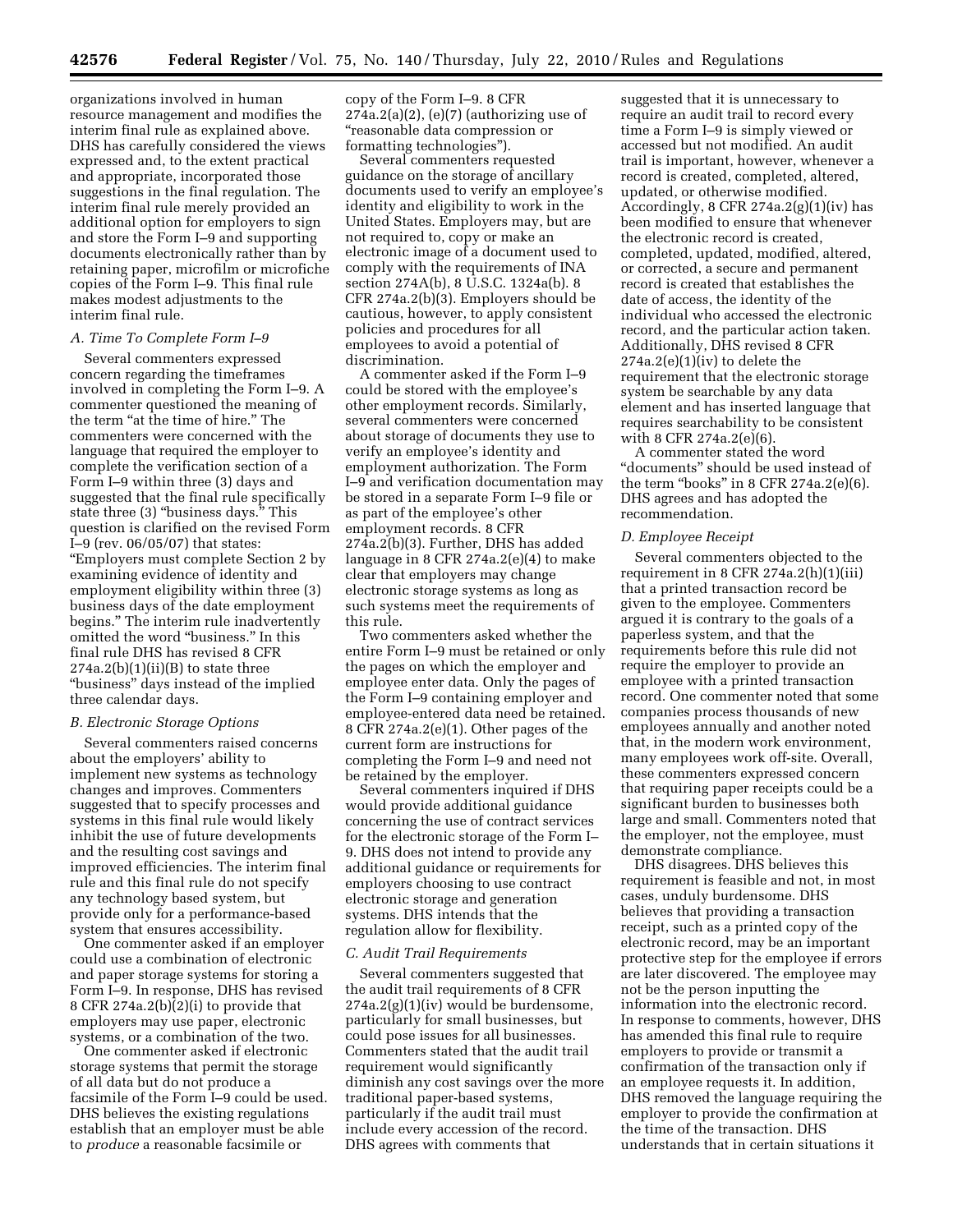may be impracticable for employers to transmit or print a confirmation of the transaction because the employee may not have access to a computer or the employer may not have the capability to print a paper copy of the electronic record at the time the document is completed electronically. If, however, the employee requests confirmation, it is reasonable for the employer to be required to give the employee a copy of the information provided within a reasonable period of time. Providing the option of electronic preparation and storage does not in any way alter the requirement that the employer physically examine any documentation provided by the employee in the presence of the employee prior to completing the Form I–9. Though not required when preparing a paper Form I–9, DHS believes requiring an employer to provide a receipt upon employee request when completing an electronic record allows employers and employees to confirm the accuracy of the information provided.

# *E. U.S. Government Access to Employer Electronic Systems*

One commenter objected to the requirement in 8 CFR 274a.2(e)(3) that electronic generation or storage systems not be subject to license or contract restrictions that would inhibit access by U.S. Government agencies to those Form I–9 preparation and storage systems. The commenter also objected to the requirement that an employer give the government unlimited access to the employer's electronic generation and storage system. DHS declines to alter 8 CFR 274a.2(e)(3). The provision does not require unlimited government access; it prevents contract and license restrictions from denying government access to electronically stored Form I–9.

## *F. Improvements to Form I–9*

A number of comments suggested improvements to the Form I–9, including revisions to the ancillary documents list used for verification and to improve the readability of the Form I–9. This rulemaking concerns only the storage of the Form  $\bar{I}$ –9, not its content. Those issues, therefore, are beyond the scope of this rulemaking. DHS has separately amended the regulatory requirements for documentation of employment eligibility and this rule makes minor technical corrections to comport with that rulemaking. *Documents Acceptable for Employment Eligibility Verification,* 73 FR 76505 (Dec. 17, 2008); *Documents Acceptable for Employment Eligibility Verification,*  74 FR 2838 (Jan. 16, 2009) (correction);

*Documents Acceptable for Employment Eligibility Verification,* 74 FR 5899 (Feb. 3, 2009) (delayed effective date); *Documents Acceptable for Employment Eligibility Verification,* 74 FR 10455 (March 11, 2009) (correction). See also *Handbook for Employers, Instructions for Completing the Form I–9 (M–274),*  available at *[http://www.uscis.gov/](http://www.uscis.gov/USCIS/Controlled%20Vocabulary/Native%20Documents/m-274.pdf)  [USCIS/Controlled%20Vocabulary/](http://www.uscis.gov/USCIS/Controlled%20Vocabulary/Native%20Documents/m-274.pdf) [Native%20Documents/m-274.pdf](http://www.uscis.gov/USCIS/Controlled%20Vocabulary/Native%20Documents/m-274.pdf)*.

Finally, one commenter suggested that requiring an employer to download the Form I–9 electronically poses a burden on small businesses that do not use a computer or the internet in their business operations. The interim rule and this final rule do not require that Form I–9 be downloaded electronically from any source. Form I–9 continues to be available in the paper format that can be obtained, upon request, from USCIS, at (800) 870–3676 or (800) 375–5283. The interim rule and this final rule simply provide an option for an employer to electronically store the Form I–9.

## **IV. Regulatory Requirements**

#### *A. Regulatory Flexibility Act*

The Regulatory Flexibility Act (RFA) analysis is not required when a rule is exempt from notice and comment rulemaking under 5 U.S.C. 553(b). DHS previously determined that good cause exists under 5 U.S.C. 553(b)(B) to exempt this rule from the notice and comment requirements of 5 U.S.C. 553(b). Therefore, no RFA analysis under 5 U.S.C. 603 or 604 is required for this rule. DHS notes, however, that because electronic signature and storage technologies are optional, DHS expects that small entities will choose electronic methods only if those methods will save costs, lessen overall burden, or otherwise improve efficiency.

## *B. Unfunded Mandates Reform Act of 1995*

This final rule will not result in any expenditure by State, local, and tribal governments, in the aggregate, or by the private sector, of \$100 million (adjusted for inflation) or more in any one year, and it will not significantly or uniquely affect small governments. Therefore, no actions were deemed necessary under the provisions of the Unfunded Mandates Reform Act of 1995.

## *C. Small Business Regulatory Enforcement Fairness Act of 1996*

This final rule is not a major rule as defined by section 804 of the Small Business Regulatory Enforcement Act of 1996, Public Law 104–121, tit. II, 110 Stat. 847, 857 (March 29, 1996), 5 U.S.C.

601 note. This final rule will not result in an annual effect of \$100 million or more on the economy; a major increase in costs or prices; or significant adverse effects on competition, employment, investment, productivity, innovation, or on the ability of United States-based companies to compete with foreignbased companies in domestic and export markets.

## *D. Executive Order 12866 (Regulatory Planning and Review)*

This final rule is considered by DHS to be a ''significant regulatory action'' under Executive Order 12866, section 3(f), Regulatory Planning and Review. Accordingly, the rule has been submitted to the Office of Management and Budget (OMB) for review.

DHS analyzed the cost and benefits of this final rule as required by Executive Order 12866 section 1(b)(6), and made a reasoned determination that the benefits of this final rule justify its costs to the public and Government. Whether to create and store the Form I–9 in an electronic or traditional paper format will be within the discretion of employers or recruiters or referrers for a fee, who are already required under 8 CFR 274a.2 to retain the Form I–9. This final rule permits the employers to continue using their current Form I–9 policies and practices to prepare and store the Form I–9 in the paper format; electing to prepare and store the Form I–9 electronically is voluntary. The regulation does not require any additional actions or expenses, it merely provides employers with an additional option that may result in improved efficiency and cost-savings.

## *E. Executive Order 13132 (Federalism)*

This final rule will not have a substantial direct effect on the States, on the relationship between the National Government and the States, or on the distribution of power and responsibilities among the various levels of Government. Therefore, in accordance with section 6 of Executive Order 13132, it is determined that this final rule does not have sufficient federalism implications to warrant the preparation of a federalism summary impact statement.

## *F. Executive Order 12988 (Civil Justice Reform)*

This final rule meets the applicable standards set forth in sections 3(a) and 3(b)(2) of Executive Order 12988.

## *G. Paperwork Reduction Act*

Under the Paperwork Reduction Act of 1995, 44 U.S.C. 3501 *et seq,* agencies are required to submit any reporting or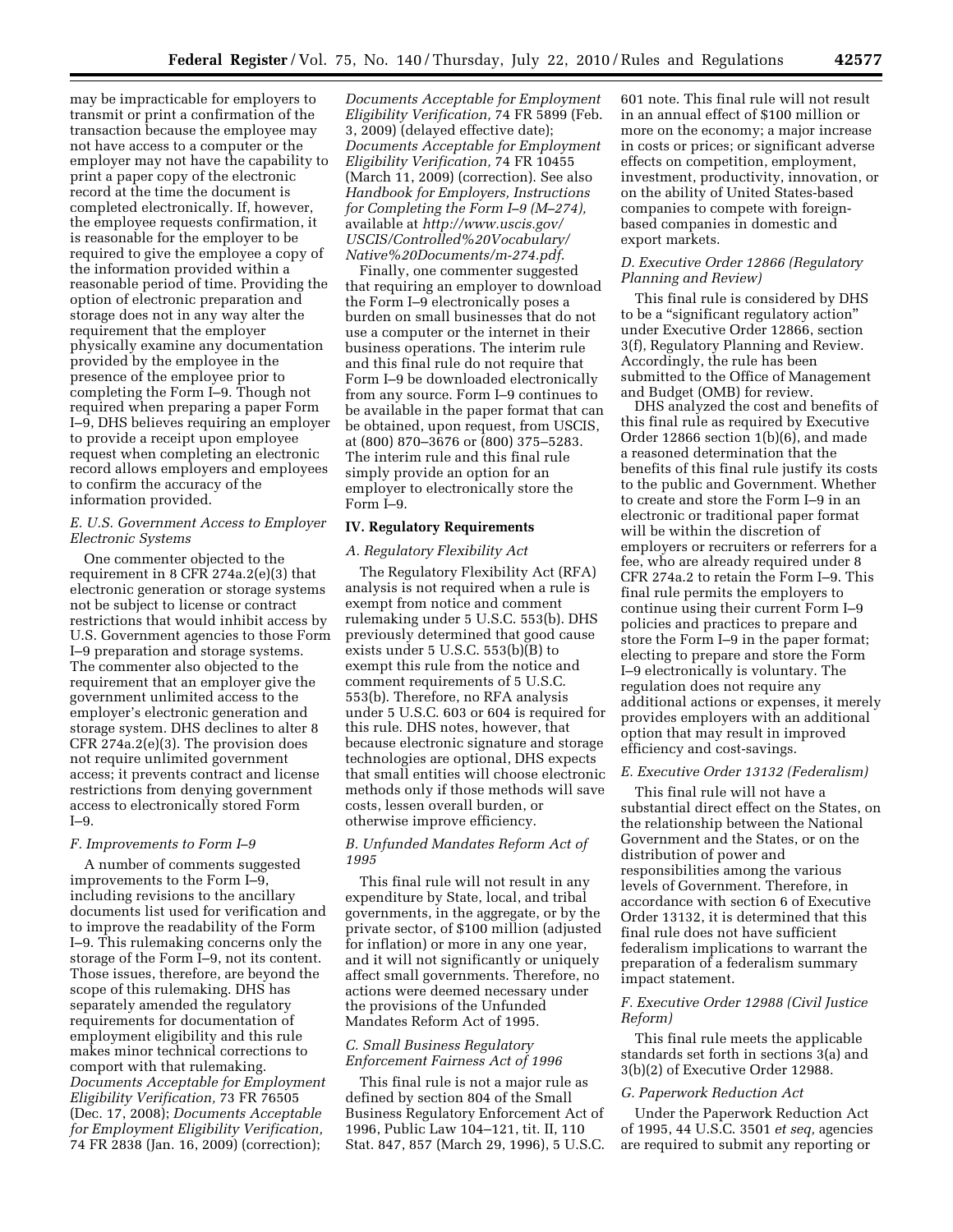recordkeeping requirements inherent in a rule to the OMB for review and approval. This final rule makes minor adjustments to an interim final rule affecting electronic completion of Form I–9, which has been approved for use by OMB under Control Number 1615–0047. The final rule permits the employer also to continue to retain Form I–9 in paper, microfiche, or microfilm, and allows a new option: to retain Form I–9 electronically. DHS estimated that the interim final rule permitting storage of the Form I–9 electronically reduced the burden on businesses by 650,000 hours. 71 FR at 34514. Accordingly, DHS submitted the required Paperwork Reduction Change Worksheet (OMB– 83C) to OMB reflecting the reduction in burden hours for Form I–9, and OMB approved the changes. The amendments made by this final rule to clarify storage options do not alter in any significant quantifiable way the recordkeeping hours or burdens from those associated with the interim final rule. Accordingly, no Paperwork Reduction Change Worksheet (Form OMB 83–C) was required to be submitted to OMB.

#### **List of Subjects in 8 CFR Part 274a**

Administrative practice and procedure, Aliens, Employment, Penalties, Reporting and recordkeeping requirements.

■ Accordingly, part 274a of chapter I of title 8 of the Code of Federal Regulations is amended as follows:

# **PART 274a—CONTROL OF EMPLOYMENT OF ALIENS**

■ 1. The authority citation for part 274a continues to read as follows:

**Authority:** 8 U.S.C. 1101, 1103, 1324a; 8 CFR part 2.

■ 2. Section 274a.2 is amended:

■ a. By revising paragraph (b)(1)(ii)(B); ■ b. By revising paragraph (b)(2)(i) introductory text;

- c. By revising the first and last
- sentences of paragraph (b)(2)(ii);

■ d. By revising the second sentence of paragraph (b)(3);

 $\blacksquare$  e. By revising paragraph (e)(1) introductory text;

- $\blacksquare$  f. By revising paragraph (e)(1)(iv);
- $\blacksquare$  g. By revising paragraph (e)(4);
- h. By revising the first and last
- sentences of paragraph (e)(6);

■ i. By revising the last sentence of paragraph (e)(8)(i);

■ j. By revising paragraph (e)(8)(ii);

■ k. By revising the last sentence of paragraph (f)(3);

- $\blacksquare$  l. By revising paragraph (g)(1)(iv); and
- m. By revising paragraph (h)(1)(iii). The revisions and additions read as

follows:

**§ 274a.2 Verification of identity and employment authorization.** 

\* \* \* \* \*

- (b) \* \* \*
- $(1) * * * *$  $(ii) * * * *$

(B) Complete section 2—''Employer Review and Verification''—on the Form I–9 within three business days of the hire and sign the attestation with a handwritten signature or electronic signature in accordance with paragraph (i) of this section.

\* \* \* \* \*

 $(2) * * * *$ 

(i) A paper (with original handwritten signatures), electronic (with acceptable electronic signatures that meet the requirements of paragraphs (h) and (i) of this section or original paper scanned into an electronic format, or a combination of paper and electronic formats that meet the requirements of paragraphs (e), (f), and (g) of this section), or microfilm or microfiche copy of the original signed version of Form I–9 must be retained by an employer or a recruiter or referrer for a fee for the following time periods:

\* \* \* \* \* (ii) Any person or entity required to retain Forms I–9 in accordance with this section shall be provided with at least three business days notice prior to an inspection of Forms I–9 by officers of an authorized agency of the United States. \* \* \*. Nothing in this section is intended to limit the subpoena power under section 235(d)(4) of the Act. \* \* \* \* \*

(3) *Copying of documentation.* \* \* \* If such a copy or electronic image is made, it must either be retained with the Form I–9 or stored with the employee's records and be retrievable consistent with paragraphs (e), (f), (g), (h), and (i) of this section. \* \* \*

\* \* \* \* \* (e)  $* * * (1)$  Any person or entity who is required by this section to complete and retain Forms I–9 may complete or retain electronically only those pages of the Form I–9 on which employers and employees enter data in an electronic generation or storage system that includes:

\* \* \* \* \*

(iv) In the case of electronically retained Forms I–9, a retrieval system that includes an indexing system that permits searches consistent with the requirements of paragraph (e)(6) of this section; and

\* \* \* \* \*

(4) A person or entity who chooses to complete or retain Forms I–9 electronically may use one or more

electronic generation or storage systems. Each electronic generation or storage system must meet the requirements of this paragraph, and remain available as long as required by the Act and these regulations. Employers may implement new electronic storage systems provided:

(i) All systems meet the requirements of paragraphs (e), (f), (g), (h) and (i) of this section; and

(ii) Existing Forms I–9 are retained in a system that remains fully accessible. \* \* \* \* \*

(6) An ''indexing system'' for the purposes of paragraphs (e)(1)(iv) and (e)(5) of this section is a system that permits the identification and retrieval for viewing or reproducing of relevant documents and records maintained in an electronic storage system. \* \* \* The requirement to maintain an indexing system does not require that a separate electronically stored documents and records description database be maintained if comparable results can be achieved without a separate description database.

\* \* \* \* \*

(8) \* \* \*

 $(i) * * *$ . Generally, an audit trail is a record showing who has accessed a computer system and the actions performed within or on the computer system during a given period of time;

(ii) Provide a requesting agency of the United States with the resources (e.g., appropriate hardware and software, personnel and documentation) necessary to locate, retrieve, read, and reproduce (including paper copies) any electronically stored Forms I–9, any supporting documents, and their associated audit trails, reports, and other data used to maintain the authenticity, integrity, and reliability of the records; and

- \* \* \* \* \*
- (f) \* \* \*

 $(3)$  \* \* \*. Nothing in this section is intended to limit the subpoena power of an agency of the United States under section 235(d)(4) of the Act.

- \* \* \* \* \*
	- (g) \* \* \*
	- (1) \* \* \*

(iv) Ensure that whenever the electronic record is created, completed, updated, modified, altered, or corrected, a secure and permanent record is created that establishes the date of access, the identity of the individual who accessed the electronic record, and the particular action taken.

\* \* \* \* \* (h) \* \* \*  $(1) * * * *$